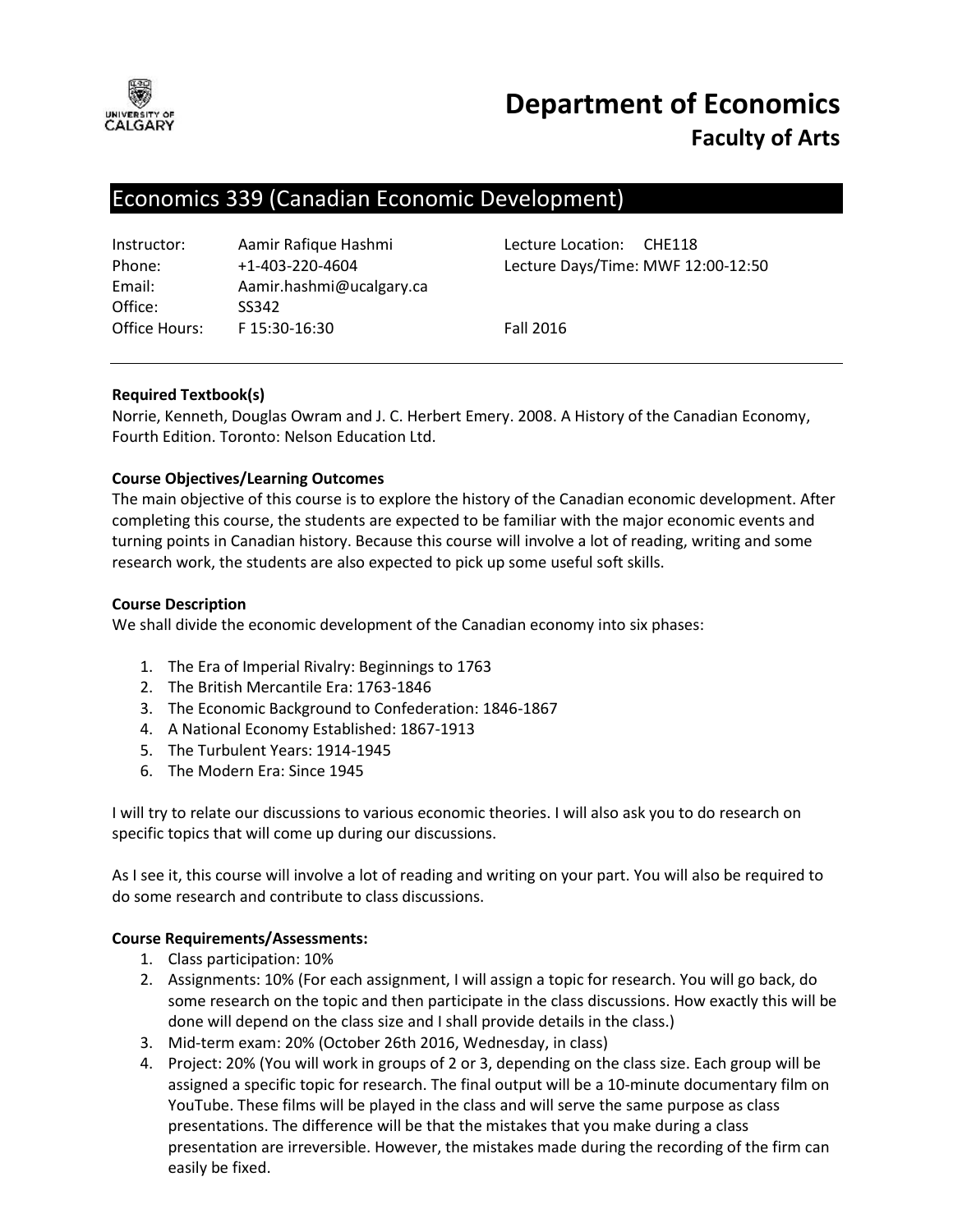5. Final: 40% (Registrar scheduled, duration 2 hours)

Non-programmable calculators **WILL** be allowed during the writing of tests or final examinations.

Tests and exams **WILL not** involve multiple choice questions.

**Desire2Learn:** This course will make use of the Desire2Learn (D2L) platform. Students who are registered in the course can log on at [http://d2l.ucalgary.ca](http://d2l.ucalgary.ca/) through their student centre. Please note that D2L features a class e-mail list that may be used to distribute course-related information. These e-mails go to your University of Calgary e-mail addresses only.

# **Grade Determination and Final Examination Details**

Department of Economics Criteria for Letter Grades. Economics professors use the following criteria when assigning letter grades:

| Grade        | Grade<br>Point | Description                                                                                            | Grade        | Grade<br>Point | Description                                                                                                                                                 |
|--------------|----------------|--------------------------------------------------------------------------------------------------------|--------------|----------------|-------------------------------------------------------------------------------------------------------------------------------------------------------------|
|              | Value          |                                                                                                        |              | Value          |                                                                                                                                                             |
| A+           | 4.00           | Outstanding                                                                                            | $C+$         | 2.30           |                                                                                                                                                             |
| A            | 4.00           | Excellent-superior performance,<br>showing-comprehensive<br>understanding of subject matter            | C            | 2.00           | Satisfactory - basic understanding of<br>the subject matter                                                                                                 |
| $A -$        | 3.70           |                                                                                                        | $C-$         | 1.70           | Receipt of a grade point average of<br>1.70 may not be sufficient for<br>promotion or graduation. (See<br>individual undergraduate faculty<br>regulations.) |
| $B+$         | 3.30           |                                                                                                        | D+           | 1.00           |                                                                                                                                                             |
| <sub>B</sub> | 3.00           | Good - clearly above average<br>performance with knowledge of<br>subject matter generally<br>complete. | D            | 1.00           | Minimal pass - marginal<br>performance; generally insufficient<br>preparation for subsequent courses<br>in the same subject.                                |
| $B -$        | 2.70           |                                                                                                        | F            | $\Omega$       | Fail - unsatisfactory performance or<br>failure to meet course requirements                                                                                 |
|              |                |                                                                                                        | $\mathbf{I}$ | $\Omega$       | Incomplete - unsatisfactory (effective<br>January 2007)                                                                                                     |

# **Grading Scale**

| A+ | $95 - 100$ | B  | $73 - 76$ | $C-$ | $60 - 62$ |
|----|------------|----|-----------|------|-----------|
| А  | $85 - 94$  | B- | $70 - 72$ | D+   | $56 - 59$ |
| А- | $80 - 84$  | C+ | $67 - 69$ |      | $50 - 55$ |
| B+ | $77 - 79$  |    | $63 - 66$ |      | $0 - 49$  |

A passing grade on any particular component of the course is not required for a student to pass the course as a whole.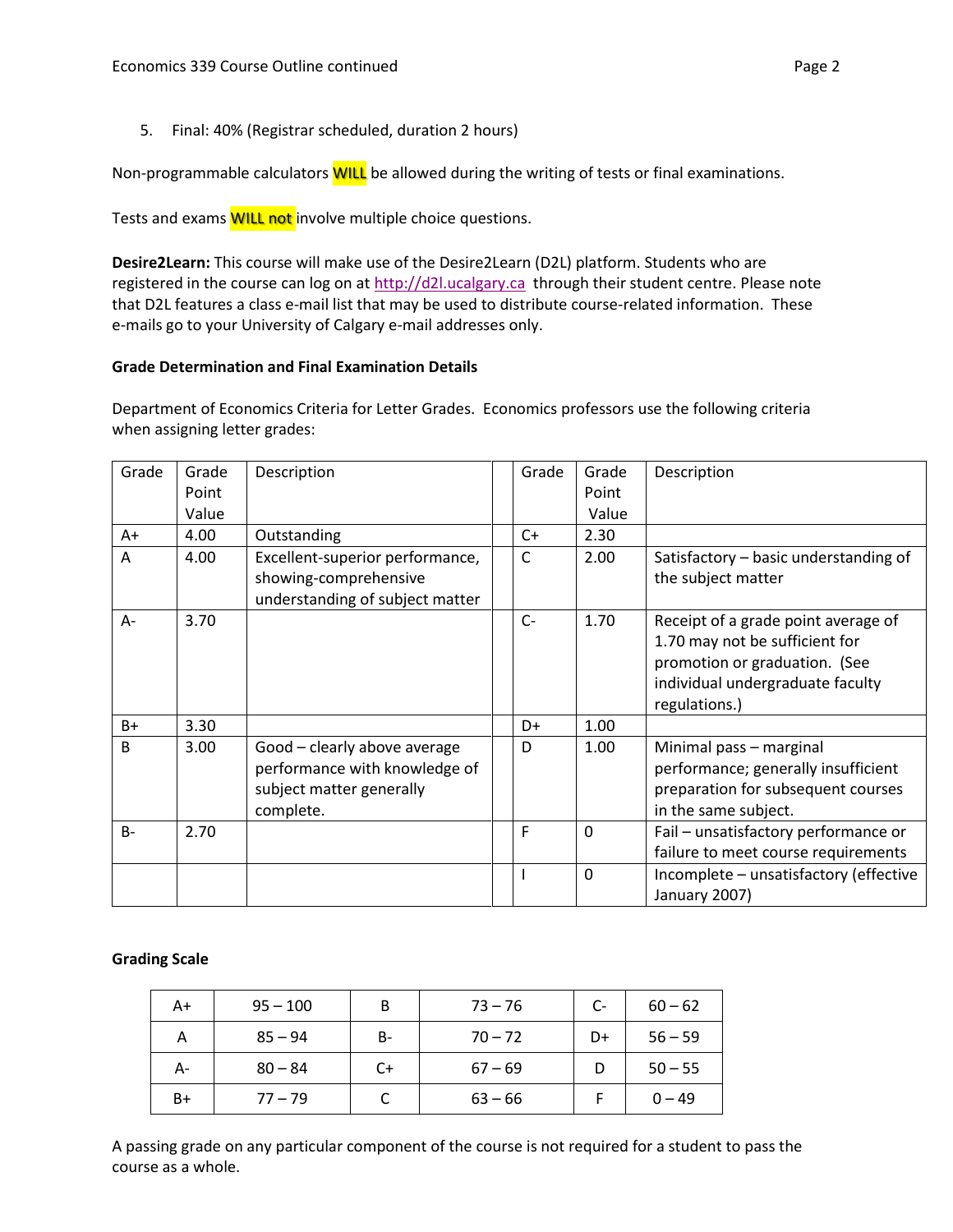#### **Reappraisal of Grades**

# **For reappraisal of graded term work, see Calendar I.2 <http://www.ucalgary.ca/pubs/calendar/current/i-2.html>**

**For reappraisal of final grade, see Calendar I.3 <http://www.ucalgary.ca/pubs/calendar/current/i-3.html>**

A student who feels that a piece of graded term work (e.g., term paper, essay, test) has been unfairly graded, may have the work re-graded as follows. The student shall discuss the work with the instructor within 15 days of being notified about the mark or of the item's return to the class; no reappraisal of term work is permitted after the 15 days. If not satisfied, the student shall immediately take the matter to the Head of the department offering the course, who will arrange for a reassessment of the work within the next 15 days. The reappraisal of term work may cause the grade to be raised, lowered, or to remain the same. If the student is not satisfied with the decision and wishes to appeal, the student shall address a letter of appeal to the Dean of the faculty offering the course within 15 days of the unfavorable decision. In the letter, the student must clearly and fully state the decision being appealed, the grounds for appeal, and the remedies being sought, along with any special circumstances that warrant an appeal of the reappraisal. The student should include as much written documentation as possible.

#### **Plagiarism and Other Academic Misconduct**

Intellectual honesty is the cornerstone of the development and acquisition of knowledge and requires that the contribution of others be acknowledged. Consequently, plagiarism or cheating on any assignment is regarded as an extremely serious academic offense. Plagiarism involves submitting or presenting work in a course as if it were the student's own work done expressly for that particular course when, in fact, it is not. Students should examine sections of the University Calendar that present a Statement of Intellectual Honesty and definitions and penalties associated with Plagiarism/Cheating/Other Academic Misconduct,

<http://www.ucalgary.ca/pubs/calendar/current/k-2.html>

#### **Academic Accommodation**

Students seeking an accommodation based on disability or medical concerns should contact Student Accessibility Services; SAS will process the request and issue letters of accommodation to instructors. For additional information on support services and accommodations for students with disabilities Visit [www.ucalgary.ca/access/.](http://www.ucalgary.ca/access/)

Students who require an accommodation in relation to their coursework based on a protected ground other than disability should communicate this need in writing to their Instructor. The full policy on Student Accommodations is available at [http://www.ucalgary.ca/policies/files/policies/student](http://www.ucalgary.ca/policies/files/policies/student-accommodation-policy.pdf)[accommodation-policy.pdf](http://www.ucalgary.ca/policies/files/policies/student-accommodation-policy.pdf)

# **Absence from a Quiz/Test/Exam**

THERE WILL BE NO MAKEUP OR DEFERRED QUIZZES/TESTS/EXAMS under any circumstances, nor may the quizzes/tests/exams be written early. Students unable to write the quizzes/tests/exams because of documented illness, family emergency, religious observance, or university-sanctioned event will have the weight shifted to the final examination; otherwise a grade of zero will be assigned. If a student cannot write their final exam on the date assigned by the Registrar's Office, they need to apply for a